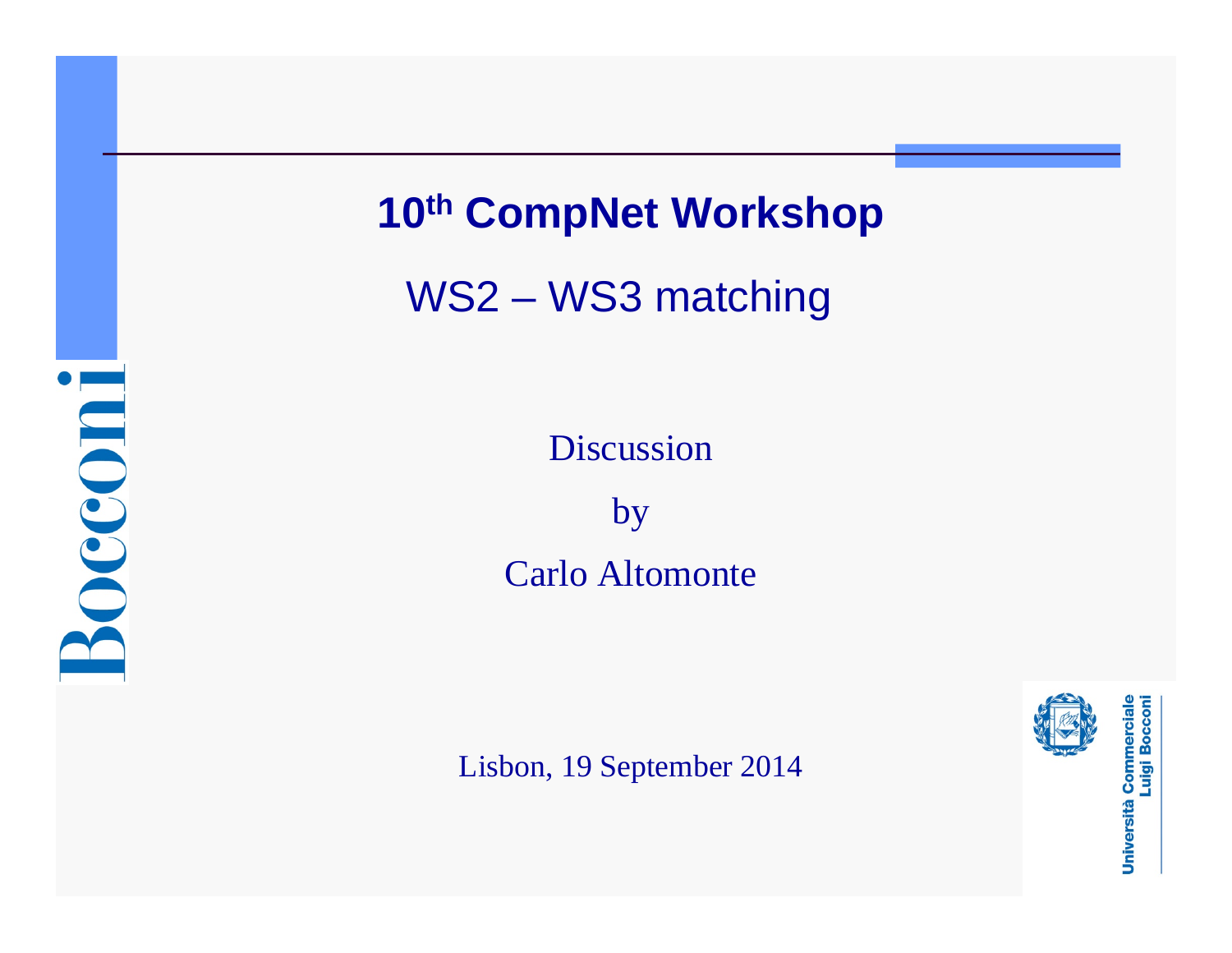### **Linking data from <sup>a</sup> technical point of view is (relatively) easy**

- WS3 measures are country‐industry based on WIOD, i.e. 40 countries (plus RoW) and 35 (NACE Rev.  $1.1 - 2$  digits) industries, including manufacturing & services, over time (1995‐2011)
- WS2 measures are also country‐industry based: 12 (20) countries, 60 (NACE Rev.  $2 - 2$  digits) industries, also including manufacturing and services, over time (2000‐2012)
- The only (not trivial) technical problem is the conversion of NACE Rev. 2 data into NACE Rev. 1.1 data at the 2‐digits level. Solvable since Rev. 2 data (21 sections, 88 divisions) are more granular than Nace Rev. 1.1 (17 sections, 88 divisions), but details need to be worked out
- Necessary condition for linking WS2 to WS3 data: provide CompNet WS2 data also in NACE Rev. 1.1 format, with attached conversion table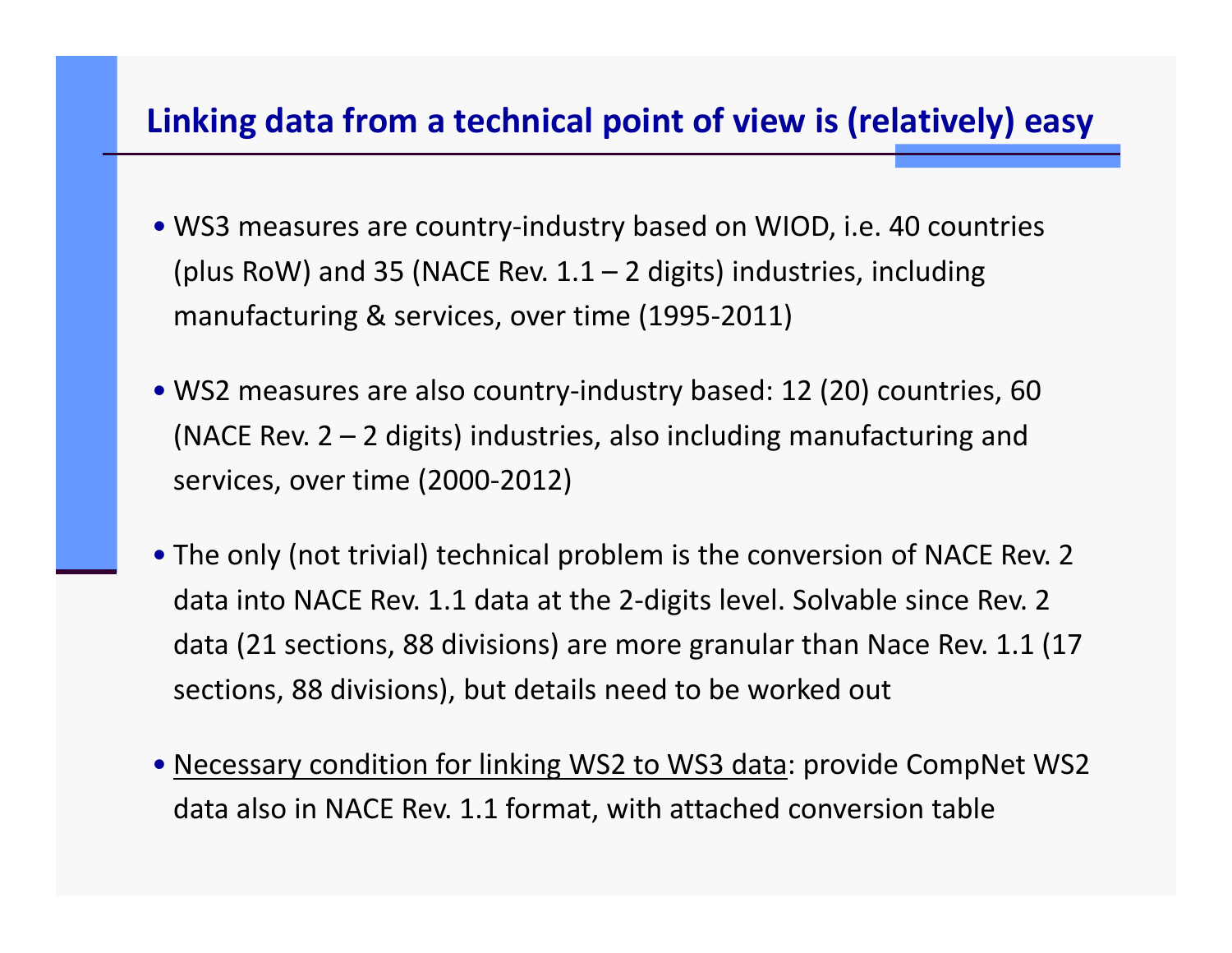## **Linking data from <sup>a</sup> technical point of view is (relatively) easy**

| <b>WIOD</b><br>Sector<br>Code | <b>Description</b>                          | <b>WIOD</b><br>Sector<br>Code | <b>Description</b>                                                          |
|-------------------------------|---------------------------------------------|-------------------------------|-----------------------------------------------------------------------------|
|                               |                                             |                               |                                                                             |
| c <sub>01</sub>               | Agriculture, Hunting, Forestry and Fishing  | c18                           | Construction                                                                |
| c02                           | <b>Mining and Quarrying</b>                 | c19                           | Sale, Maintenance and Repair of Motor Vehicles Retail Sale<br>of Fuel       |
| c03                           | Food, Beverages and Tobacco                 | c20                           | Wholesale Trade and Commission Trade, Except of Motor<br><b>Vehicles</b>    |
| C <sub>04</sub>               | <b>Textiles and Textile Products</b>        | c21                           | Retail Trade, Except of Motor Vehicles; Repair of<br><b>Household Goods</b> |
| c05                           | <b>Leather and Footwear</b>                 | c22                           | <b>Hotels and Restaurants</b>                                               |
| c06                           | Wood and Products of Wood and Cork          | c23                           | <b>Inland Transport</b>                                                     |
| c07                           | Pulp, Paper, Paper, Printing and Publishing | c24                           | <b>Water Transport</b>                                                      |
| c08                           | Coke, Refined Petroleum and Nuclear Fuel    | c25                           | <b>Air Transport</b>                                                        |
| c09                           | <b>Chemicals and Chemical Products</b>      | c26                           | <b>Other Supporting and Auxiliary Transport Activities</b>                  |
| c10                           | <b>Rubber and Plastics</b>                  | c27                           | <b>Post and Telecommunications</b>                                          |
| c11                           | <b>Other Non-Metallic Mineral</b>           | c28                           | <b>Financial Intermediation</b>                                             |
| c12                           | <b>Basic Metals and Fabricated Metal</b>    | c29                           | <b>Real Estate Activities</b>                                               |
| c13                           | Machinery, Nec                              | c30                           | Renting of M&Eq and Other Business Activities                               |
| c14                           | <b>Electrical and Optical Equipment</b>     | c31                           | <b>Public Admin and Defence; Compulsory Social Security</b>                 |
| c15                           | <b>Transport Equipment</b>                  | c32                           | Education                                                                   |
| c16                           | Manufacturing, Nec; Recycling               | c33                           | <b>Health and Social Work</b>                                               |
| c17                           | Electricity, Gas and Water Supply           | c34                           | Other Community, Social and Personal Services                               |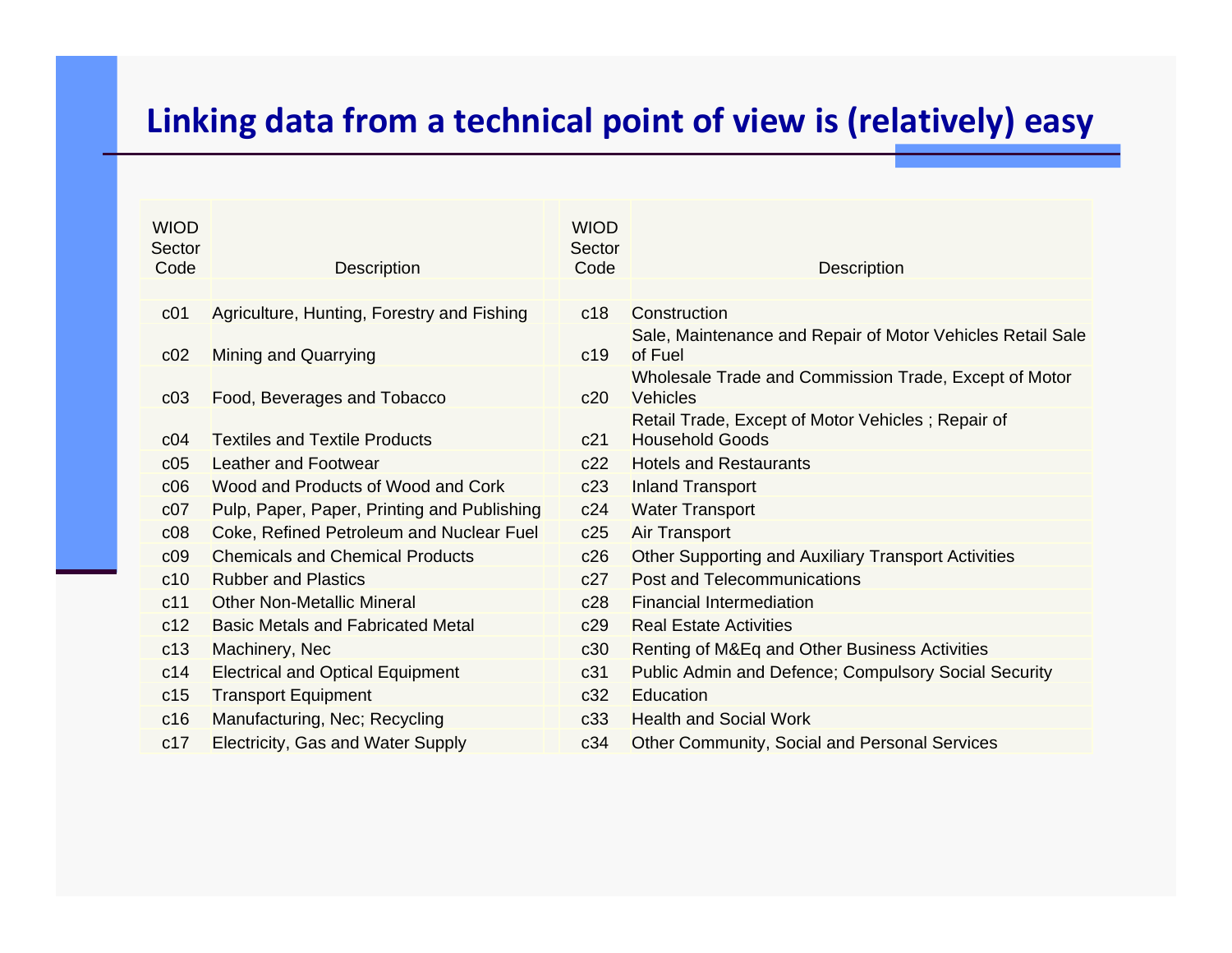### **Linking data from <sup>a</sup> technical point of view is (relatively) easy**

|                 | 3-digit ISO |                 | 3-digit ISO |
|-----------------|-------------|-----------------|-------------|
| Country         | code        | Country         | code        |
| Australia       | <b>AUS</b>  | Ireland         | <b>IRL</b>  |
| Austria         | <b>AUT</b>  | Italy           | <b>ITA</b>  |
| Belgium         | <b>BEL</b>  | Japan           | <b>JPN</b>  |
| <b>Bulgaria</b> | <b>BGR</b>  | South Korea     | <b>KOR</b>  |
| <b>Brazil</b>   | <b>BRA</b>  | Lithuania       | <b>LTU</b>  |
| Canada          | <b>CAN</b>  | Luxembourg      | <b>LUX</b>  |
| China           | <b>CHN</b>  | Latvia          | <b>LVA</b>  |
| Cyprus          | <b>CYP</b>  | Mexico          | <b>MEX</b>  |
| Czech Republic  | <b>CZE</b>  | Malta           | <b>MLT</b>  |
| Germany         | <b>DEU</b>  | Netherlands     | <b>NLD</b>  |
| Denmark         | <b>DNK</b>  | Poland          | POL         |
| Spain           | <b>ESP</b>  | Portugal        | PRT         |
| Estonia         | <b>EST</b>  | Romania         | <b>ROM</b>  |
| Finland         | <b>FIN</b>  | Russia          | <b>RUS</b>  |
| France          | <b>FRA</b>  | Slovak Republic | <b>SVK</b>  |
| United Kingdom  | <b>GBR</b>  | Slovenia        | <b>SVN</b>  |
| Greece          | <b>GRC</b>  | Sweden          | <b>SWE</b>  |
| <b>Hungary</b>  | <b>HUN</b>  | Turkey          | <b>TUR</b>  |
| Indonesia       | <b>IDN</b>  | Taiwan          | <b>TWN</b>  |
| India           | <b>IND</b>  | U.S.A           | <b>USA</b>  |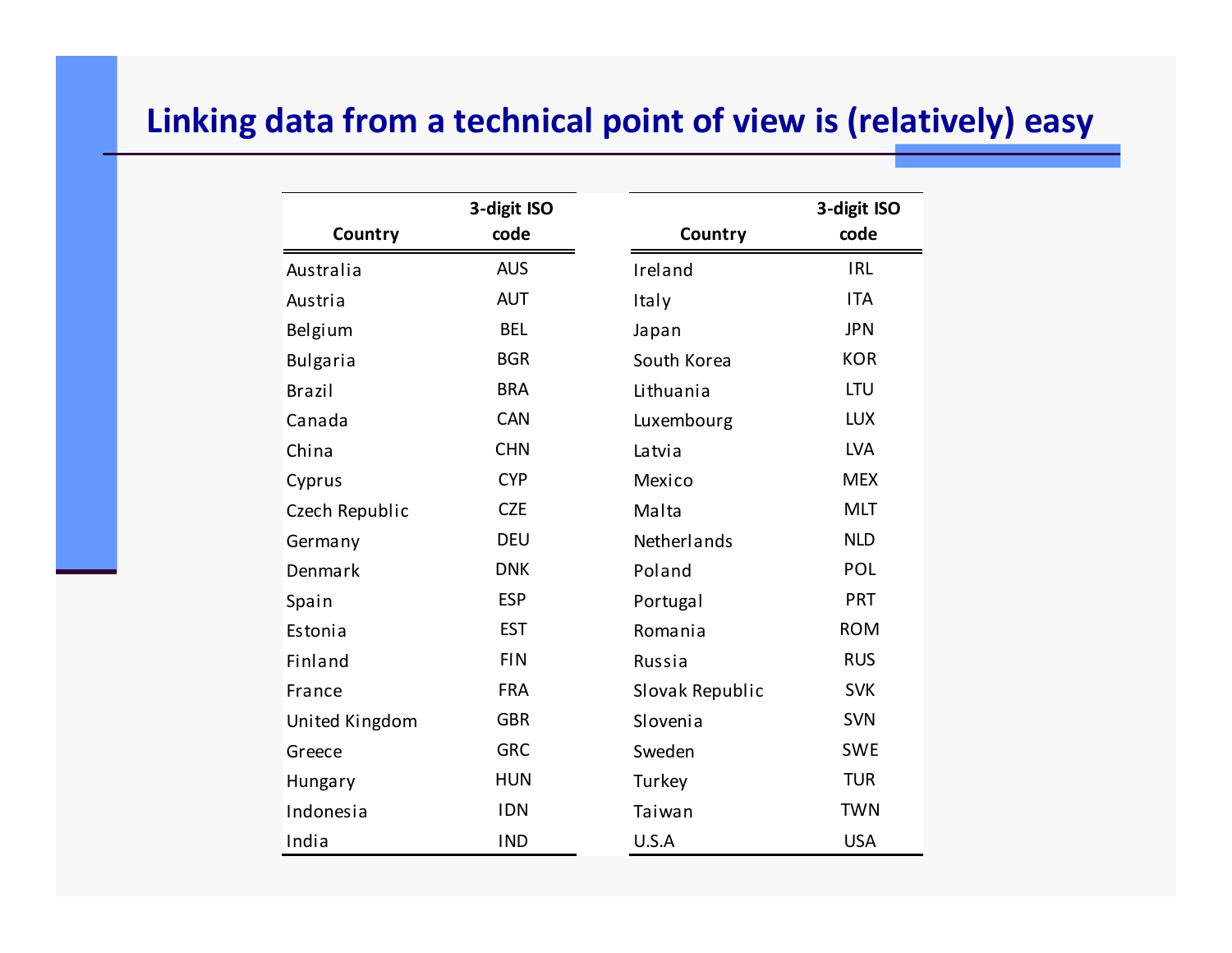### **Linking data from an economic point of view … another story**

- Once data speak the same language in terms of country/industry partition, the problem is however which WS3 measures can be linked in order to exploit the wealth of variation in WS2 data
- Ideally link country & industry & time‐specific measures of value added trade retrieved from WS3 to equivalent WS2 cells to maximize variation in the data and exploit different identification strategies via <sup>a</sup> different combination of fixed effects, all with <sup>a</sup> different economic interpretation
- BUT: traditional measures of VA trade currently used in WS3 (e.g. VS, VAX or the KWW decomposition) are forward-linkage based: include indirect exports of a sector's VA via gross exports from other sectors of the same exporting country.
- When measured at the country level these differences cancel out, but when considered at the country‐industry level the former measure is problematic => need for <u>backward-linkage based</u> measure of VA exports, which is VA from all sectors of <sup>a</sup> given exporting country embodied in <sup>a</sup> given sector's gross exports.